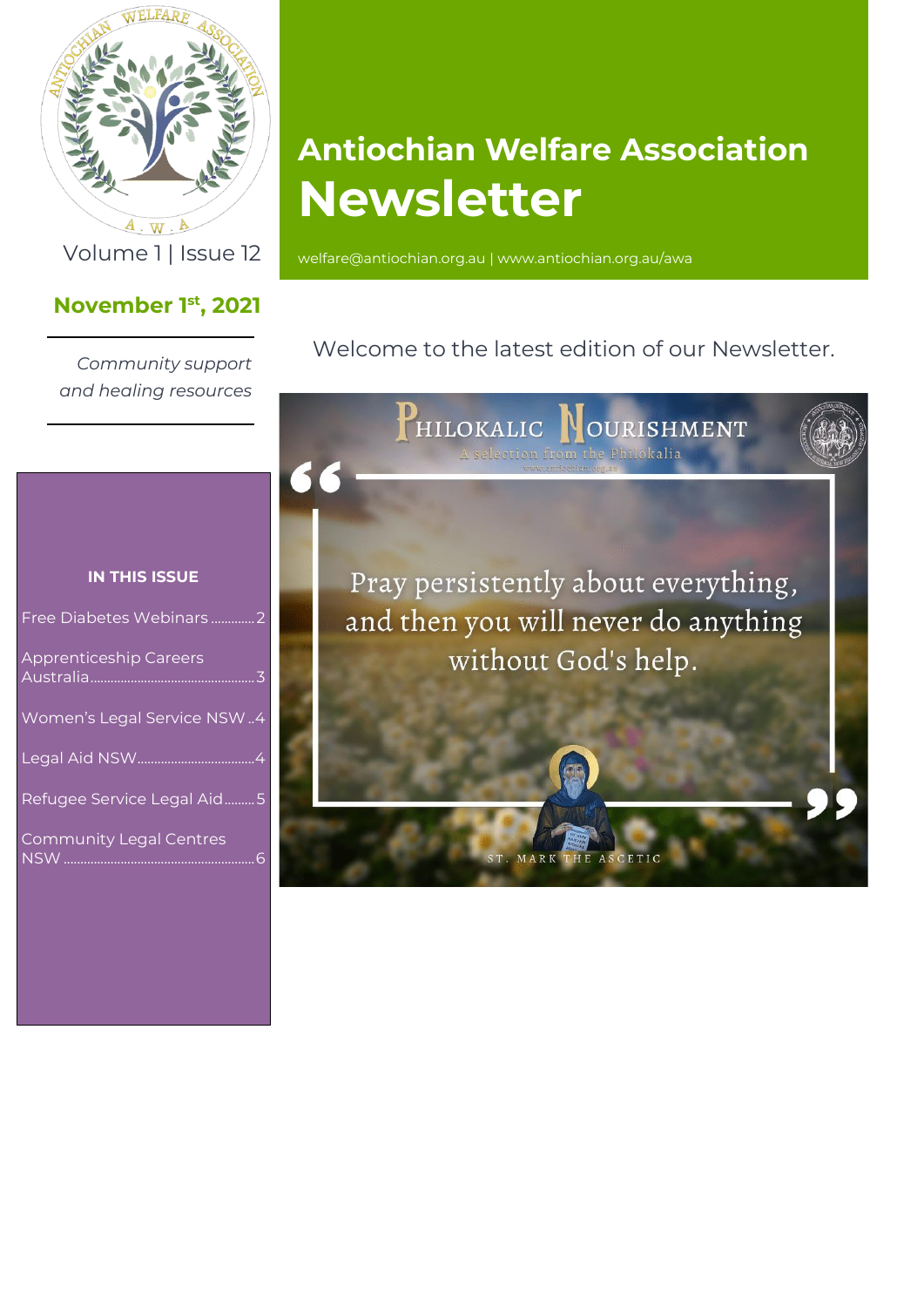# **FREE DIABETES WEBINARS**

<span id="page-1-0"></span>

Diabetes NSW & ACT are hosting FREE online webinars in Arabic.

All are welcome. These sessions are not just for those living with diabetes, but anyone wanting to improve their health. Registrations are essential.

#### **Upcoming online webinar details:**

**Topic:** Healthy Eating, Arabic

**Date:** Wed, 3<sup>rd</sup> Nov 2021

**Time:** 10 AM – 11:30 AM

**REGISTER [HERE](https://events.ndss.com.au/details/?route=portal&flow=&eventguid=0c65127b-9625-ec11-b6e6-002248119f15&eventid=Healthy_Eating_Webinar_Arabic_03112021359598005&contactguid=)**

**Topic:** Diabetes Education in Pregnancy, Arabic

**Date:** Tues, 16<sup>th</sup> Nov 2021

**Time:** 10 AM – 11:30 AM

**REGISTER [HERE](https://www.eventbrite.com.au/e/diabetes-in-pregnancy-arabic-online-session-november-2021-tickets-168386110389)**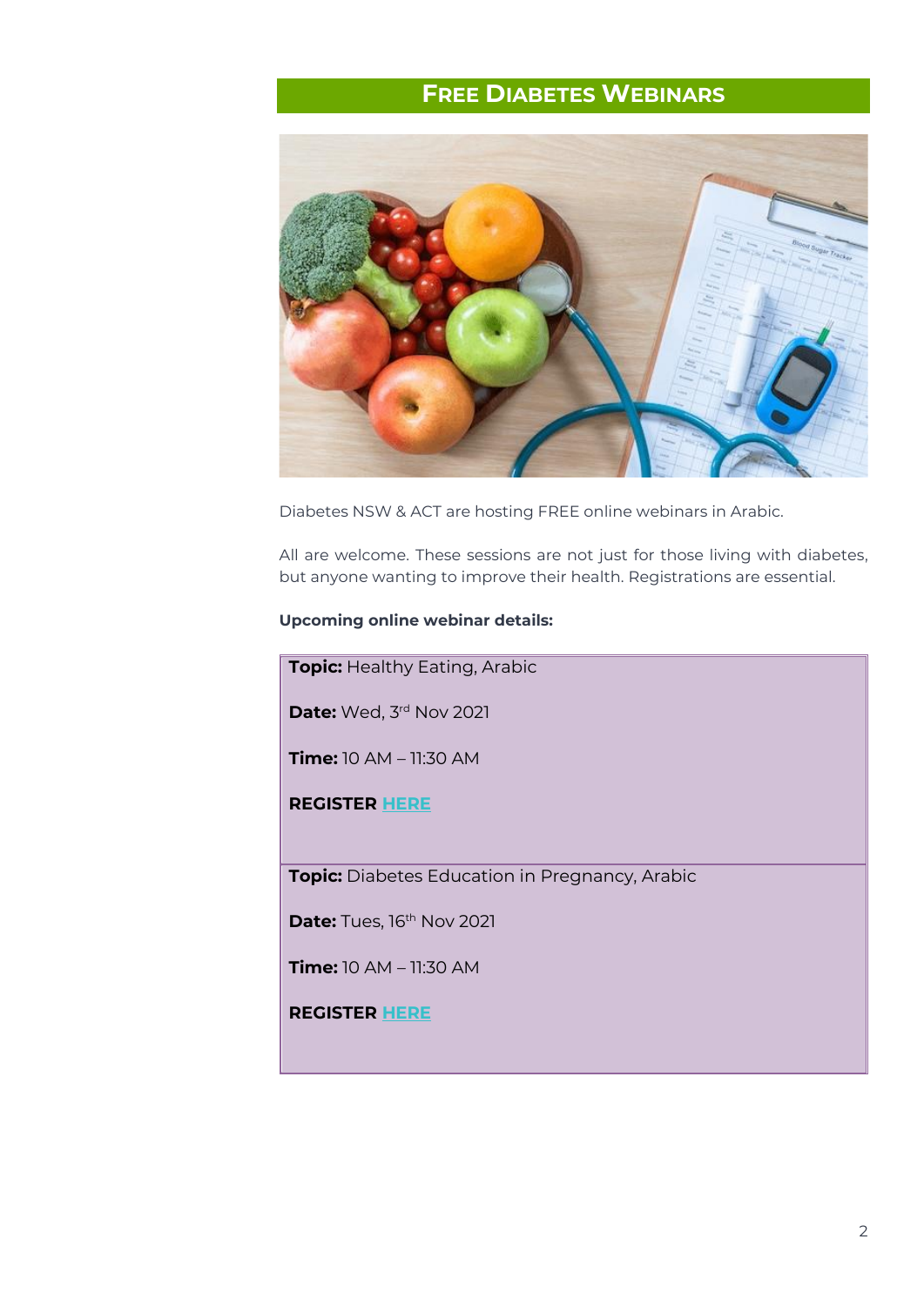### **APPRENTICESHIP CAREERS AUSTRALIA**

<span id="page-2-0"></span>

Visit the [website](https://www.apprenticeshipcareers.com.au/?utm_source=go&utm_medium=cpc_b&utm_campaign=aca_ao20_parramatta&utm_term=apprenticeship%20careers&utm_campaign=ACA+20-21+-+Parramatta&utm_source=adwords&utm_medium=ppc&hsa_acc=7854806838&hsa_cam=11173515030&hsa_grp=109554315996&hsa_ad=466757481017&hsa_src=g&hsa_tgt=kwd-10488986104&hsa_kw=apprenticeship%20careers&hsa_mt=e&hsa_net=adwords&hsa_ver=3&gclid=CjwKCAjwh5qLBhALEiwAioods8mSgoDn9U598NSsUldE9W7IbTktfC0V14uPILoMLPawM80Pxw2HexoCVtoQAvD_BwE) for more information.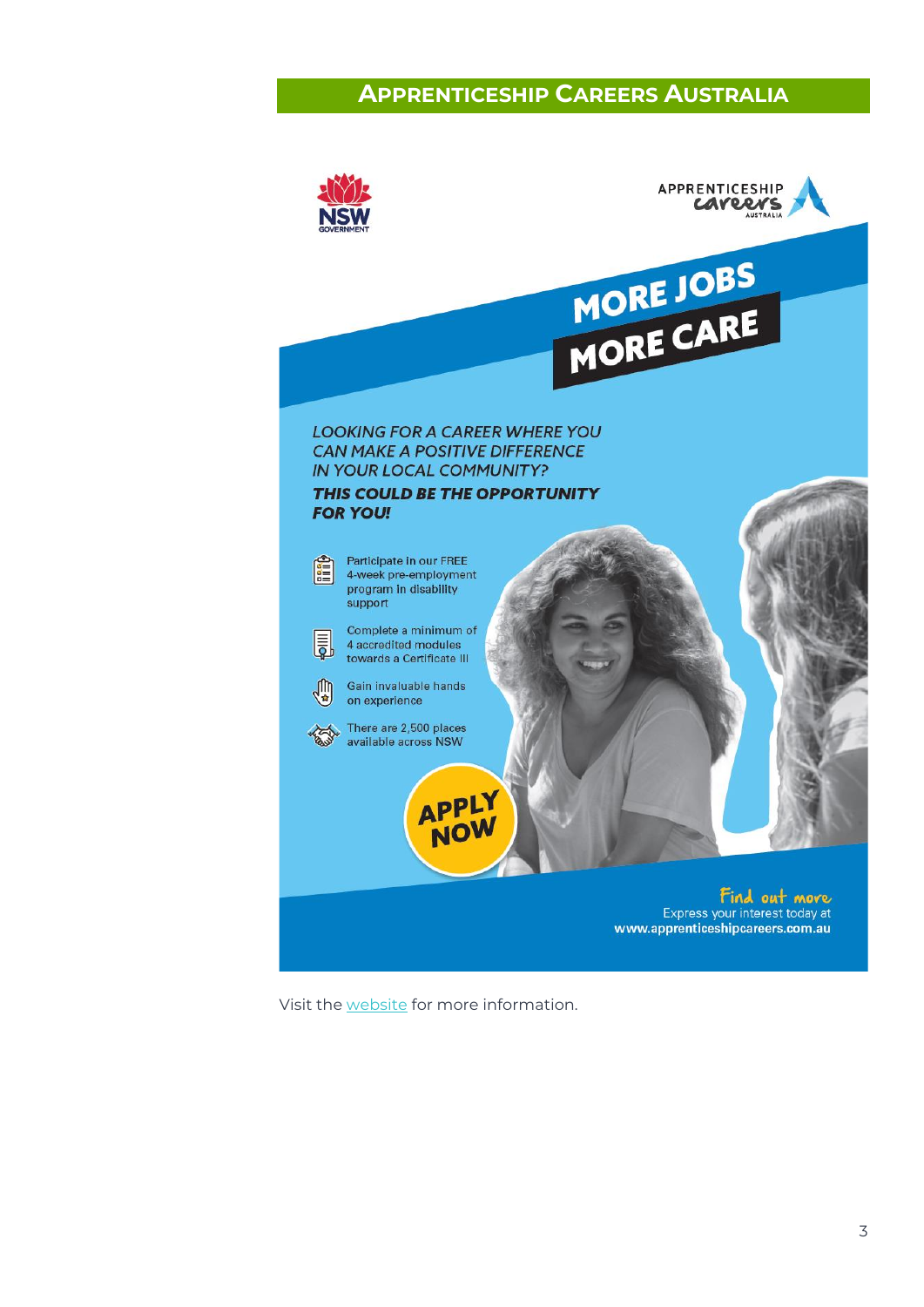# **WOMEN'S LEGAL SERVICE NSW**

<span id="page-3-0"></span>![](_page_3_Picture_1.jpeg)

[Women's Legal Service \(WLS\) NSW](https://www.wlsnsw.org.au/) is an independent non-profit organisation which provides a voice for women in NSW, and promotes access to justice, particularly for women who are disadvantaged by their social and economic circumstances. WLS NSW fosters legal and social change to redress the inequalities that women experience through:

- [legal advice and casework](http://www.wlsnsw.org.au/legal-services/legal-advice-and-casework/)
- [community legal education](http://www.wlsnsw.org.au/legal-services/community-legal-education/)
- <span id="page-3-1"></span>• [law and policy reform](http://www.wlsnsw.org.au/law-reform/)

# **LEGAL AID NSW**

![](_page_3_Picture_7.jpeg)

| Legal Aid helps people with their legal problems. |                                                                                         |
|---------------------------------------------------|-----------------------------------------------------------------------------------------|
|                                                   | Call LawAccess NSW on 1300 888 529 to get started                                       |
|                                                   | Access factsheets and resources to help you with your<br>problem                        |
|                                                   | Get free advice from a lawyer about legal issues affecting you                          |
|                                                   | Receive help at court with Legal Aid lawyers at many courts<br>and tribunals across NSW |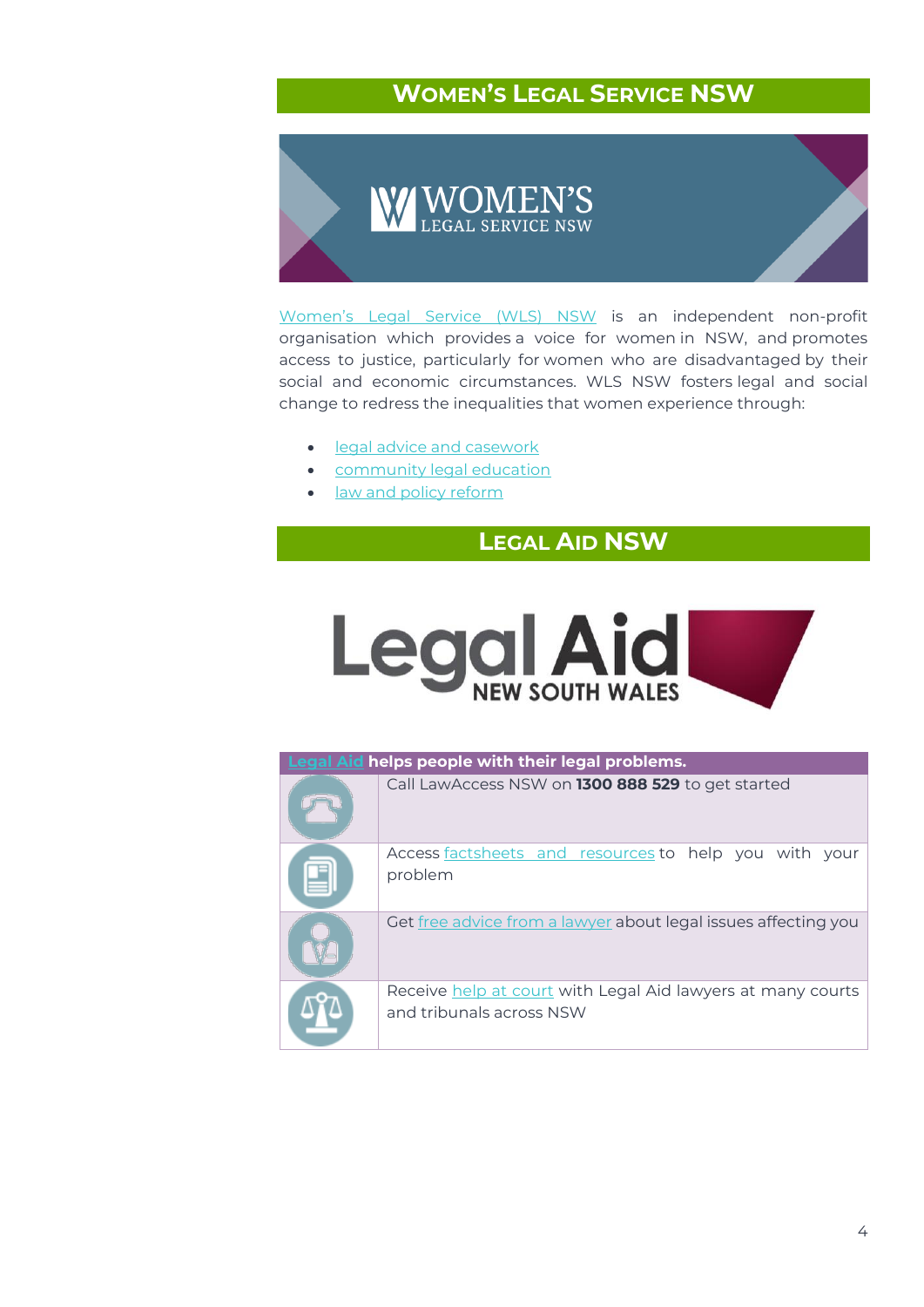![](_page_4_Picture_0.jpeg)

#### أهلا بكم الى خدمة المساعدة القانونية نيوساوث ويلز

بإمكاننا مساعدتكم في مشاكل قانونية تتعلَّق بمسائل اجر امية ،بخلاف عائلي،بدعم طفل،بصحة عقلية ،بعنف منز لي،بدين،بمسكن بضمان اجتماعي وبهجر ة.

خدماتنا القانونية المجانية تتضمن:

- معلومات عبر الهاتف
- نصيحة مجانية وجها لوجه بموعد.
- منشورات منتديات وورش عمل

إذا كنتم بحاجة لأكثر من نصيحة قانونية بإمكانكم طلب منحة للمساعدة القانونية يتوقف الحصول على منحة على حالتكر

اتصلوا بخط المساعدة للمعلومات القانونية, LawAccess NSW على الرقم 529 888 1300 لمعر فة كيف بإمكاننا مساعدتكن

إذا كنتم بحاجة لشخص يتحدث لغتكم اتصلو ا بخدمة التر جمة TISكلَّى الرقم 131 450 من التاسعة صباحا ولغاية الخامسة مساء واطلبوا مترجما ليصلكم ب LawAccess NSW على الرقم 529 1300 1300.

## **REFUGEE SERVICE LEGAL AID**

<span id="page-4-0"></span>The [Refugee Service](https://www.legalaid.nsw.gov.au/what-we-do/civil-law/refugee-service) is a state-wide specialist service of Legal Aid NSW. We help newly arrived refugees learn about their rights and responsibilities under the law, and access legal services to prevent their legal problems from escalating.

#### **Who we help**

We assist newly arrived refugees being settled in NSW.

We assist clients who:

- are on a Refugee or Humanitarian Visa (I.e. 200, 201, 202, 203, 204 and 866 visas),
- have arrived in Australia within the last six years, and
- have not previously seen a lawyer regarding their issue.

Our lawyers assist refugee clients and communities with problems like:

- Immigration
- Housing
- Centrelink
- Fines, bills and debts